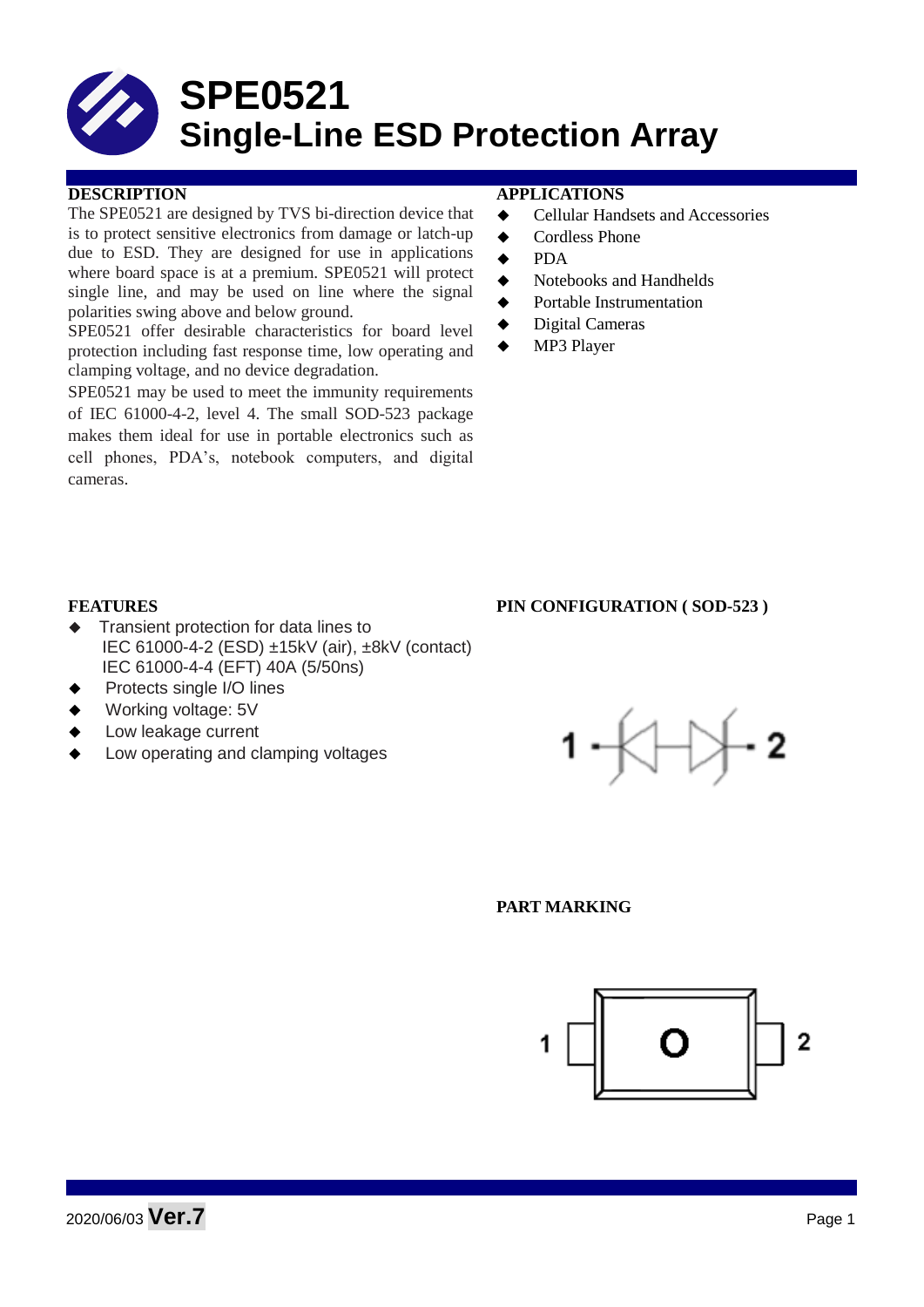

### **ORDERING INFORMATION**

| <b>Part Number</b> | Package | <b>Part Marking</b> |
|--------------------|---------|---------------------|
| SPE0521D52RGB      | SOD-523 |                     |

※ SPE0521D52RGB : Tape Reel ; Pb – Free; Halogen – Free

※ Date code format on label : YW **Y: year code ( ext. 2011 : 1; 2012: 2)**

 **W: week code ( A~Z, a~z,@)**

# **ABSOULTE MAXIMUM RATINGS**

(TA=25℃ Unless otherwise noted)

| <b>Parameter</b>                                 | <b>Symbol</b> | <b>Typical</b> | Unit            |  |
|--------------------------------------------------|---------------|----------------|-----------------|--|
| Peak Pulse Power ( $tp = 8/20 \mu s$ )           | Ppk           | 250            | W               |  |
| Maximum Peak Pulse Current ( $tp = 8/20 \mu s$ ) | Ipp           |                | A               |  |
| ESD per ICE $61000 - 4 - 2$ (Air)                | Vpp           | $\pm 15$       | <b>KV</b>       |  |
| ESD per ICE $61000 - 4 - 2$ (Contact)            | Vpp           | $\pm 8$        | <b>KV</b>       |  |
| <b>Operating Junction Temperature</b>            | Tј            | $-55 \sim 150$ | $\rm ^{\circ}C$ |  |
| <b>Storage Temperature Range</b>                 | <b>TSTG</b>   | $-55 \sim 150$ | $\rm ^{\circ}C$ |  |
| <b>Lead Soldering Temperature</b>                | Tī.           | 260 (10sec)    | $\rm ^{\circ}C$ |  |

# **ELECTRICAL CHARACTERISTICS**

(TA=25℃ Unless otherwise noted)

| <b>Parameter</b>                 | <b>Symbol</b> | <b>Conditions</b>                                  | Min. | <b>Typ</b> | Max. | Unit    |
|----------------------------------|---------------|----------------------------------------------------|------|------------|------|---------|
| Reverse Stand – Off<br>Voltage   | Vrwm          |                                                    |      |            |      |         |
| <b>Reverse Breakdown Voltage</b> | <b>VBR</b>    | It = $1mA$                                         | 6    |            |      | v       |
| <b>Reverse Leakage Current</b>   | IR            | $V_{\text{RWM}} = 5V$ , T=25°C                     |      | 0.01       |      | μA      |
| <b>Reverse Leakage Current</b>   | IR            | $V_{\text{RWM}} = 3V$ , T=25°C                     |      | 0.01       | 0.5  | $\mu A$ |
| <b>Clamping Voltage</b>          | Vc            | $\text{Ipp} = 1 \text{A}$ , tp = 8/20 µs           |      |            | 13   |         |
| <b>Clamping Voltage</b>          | Vc            | $Ipp = 7A$ , tp = 8/20 μs                          |      |            | 15   |         |
| <b>Junction Capacitance</b>      | <b>Cj</b>     | Between I/O Pin and GND<br>$V_R = 0V$ , $f = 1MHz$ |      |            | 10   | pF      |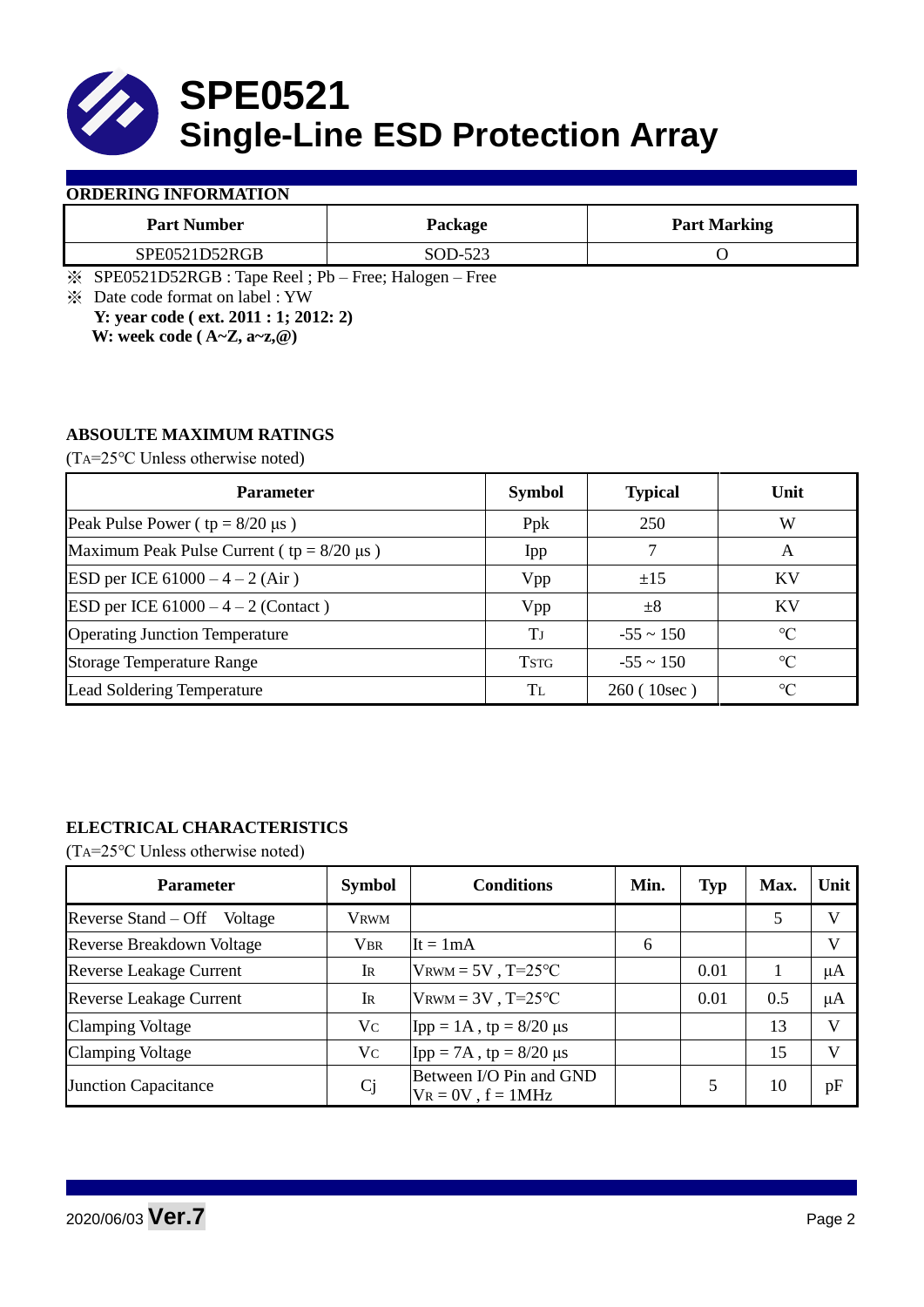

# **TYPICAL CHARACTERISTICS**



2020/06/03 **Ver.7** Page <sup>3</sup>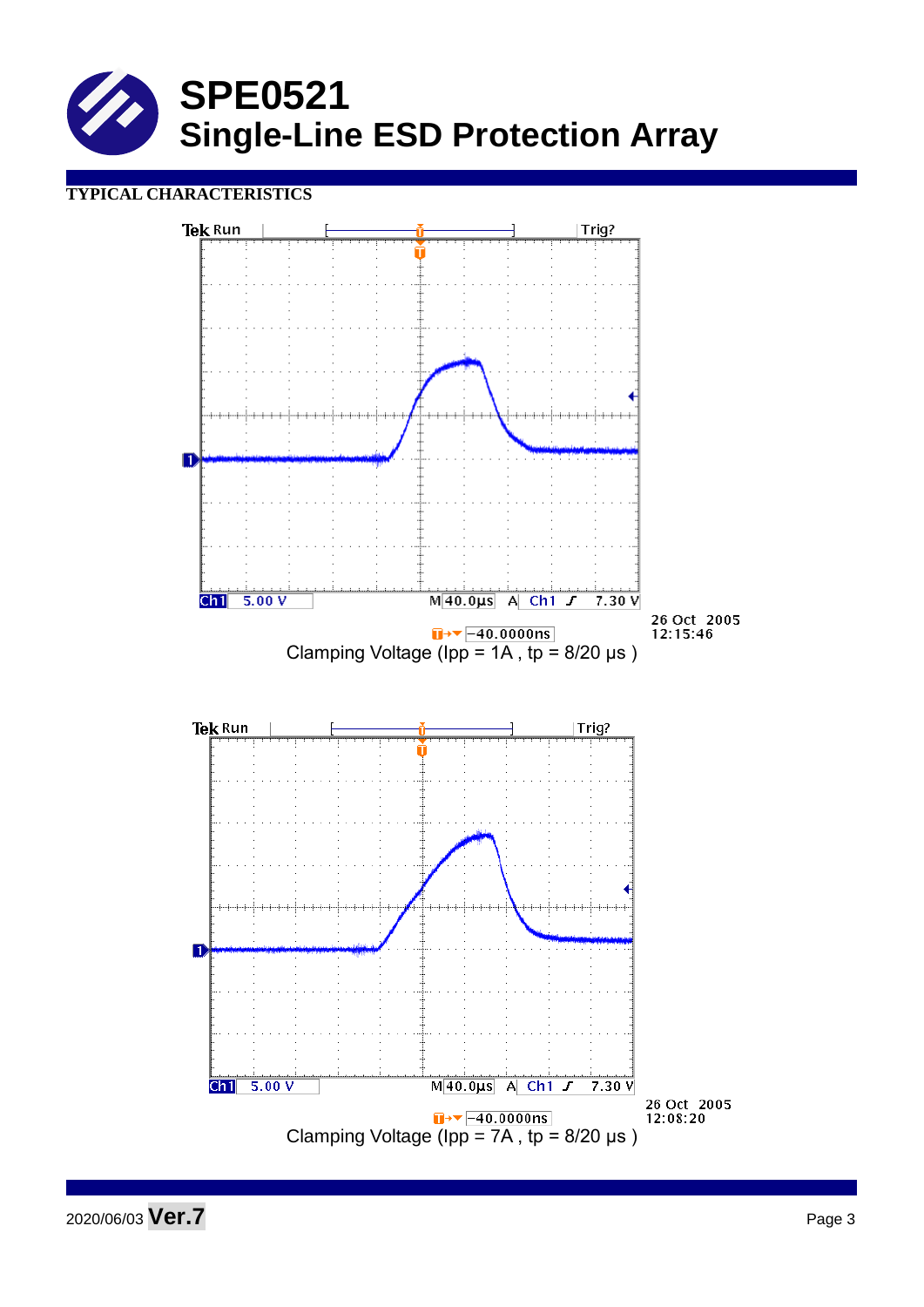# **SPE0521 Single-Line ESD Protection Array**

# **TYPICAL CHARACTERISTICS**





**Fig 1 : Junction Capacitance V.S Reverse Voltage Applied Fig 2 : Peak Plus Power V.S Exponential Plus Duration**



 **Initial Junction Temperature** 



**Fig 3 : Relative Variation of Peal Plus Power V.S Fig 4 : Forward Voltage Drop V.S Peak Forward Current**